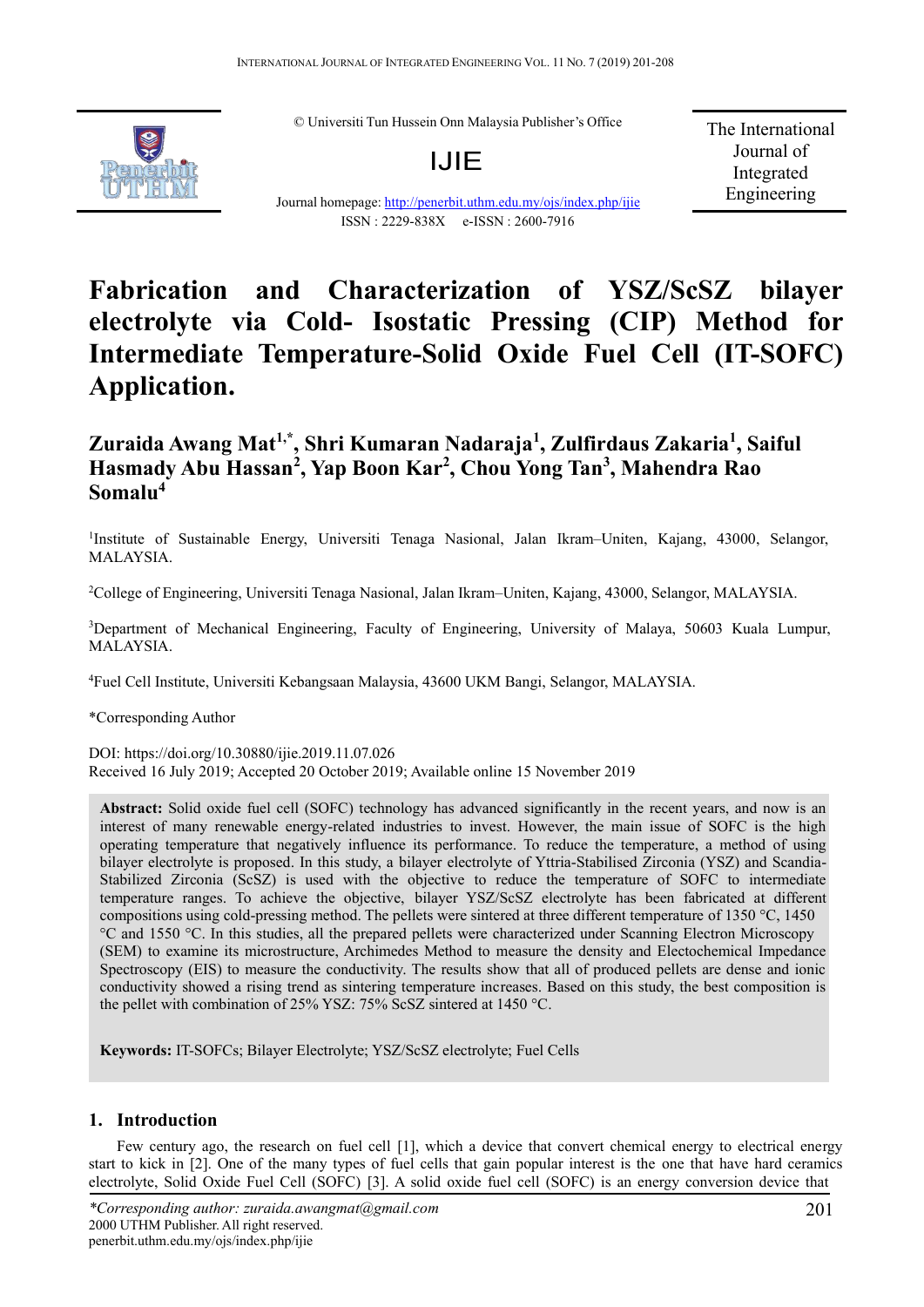operates when fuel is combined with an oxidant across an ionic conducting oxide electrolyte to produce electricity. SOFCs are considered ideal for power generation systems as they are reliable, efficient, environmental friendly and fuel saving. SOFC systems can be found in portable devices, small power systems to independent generation power plants. Integration of SOFC [4] with a gas turbine make it possible to form pressurized hybrid power plant systems of several hundred kW to multi-MW [5]. Power generation systems of sizes up to 250 kW have been using tubular type SOFCs [6]. Supposedly, for SOFC that using YSZ as its electrolyte, the operating temperature must be very high which is up to 1000 °C in order to obtain high ionic conductivity. For high operational temperature, however, there are a few limitation in applications such as transportation, stationary and power plant. The challenges of having high operating temperature included mechanical stress, material thermal stress and slower start-up time [7].

To further improve long-term performance stability and widen choice of materials, it is suggested to decrease the current operating temperature of SOFCs from 1000 °C to an intermediate/low-temperature range of 400 °C - 600 °C. Potential problems that might hinder the performance and fabrication of intermediate/low temperature SOFCs known to be the overall increase of cell electrolyte resistance and high electrode over-potentials. The first solution is to lower the thickness of the electrolyte [8]–[10]. Next is substituting the electrolyte with one with higher ionic conductivity at lower temperatures [8], [9], [11], [12]. A bilayer electrolyte may also solve this issue by acting as a method to block the flow of electronic current and improve the open-circuit voltage<sup>[13]</sup>. Therefore, a higher ionic conductivity can be achieved through the usage of layering. Combinations of bilayers include but not limited to YSZ/GDC (Yttriastabilized zirconia/Gadolinium-doped ceria), YSZ/ScSZ (Yttria-stabilized zirconia/Scandia-stabilized zirconia) and ESB/ SDC (Stabilized Bismuth Oxide /Samaria-doped ceria). Over the years, many performance evaluations show that higher ionic conductivity of bilayer electrolyte produced better power densities that would be able to operate at intermediate temperatures[14]–[18]. Upon reviewing many materials used as SOFC electrolyte, a study shows ScSZ exhibit the highest reading in electrical conductivity in the electrolytic region with similar ionic conductivity value of YSZ electrolytes [18]. Scandia-Stabilised Zirconia offers much higher conductivity than Yttria- Stabilised Zirconia at 1000°C with a bigger chances of enhancement at lower temperature due to its low activation energy. This allows the operating temperatures of SOFCs with ScSZ bilayers can be further lowered. In recent studies [19]–[22], Scandia-Stabilized Zirconia is a suitable electrolyte material to use in Intermediate-Temperature of SOFCs compare to other materials. A few researchers such as Badwal, Spirin and Laguna [23]–[25] are all highlighted about the important of Scandia-Stabilized Zirconia in IT-SOFCs developments.

Therefore, a YSZ/ScSZ bilayer can provide both phase and chemical stability while have superior ionic conductivity compared to other bilayer combinations to operate in low temperatures [11], [14]–[16], [26], [27]. This shows many researchers are suggesting that bi-layered electrolyte material is a solution for intermediate temperature SOFC operation. The base electrolyte material should have high ionic conductivity and occupies the most of the electrolyte thickness. Also, the functional electrolyte material should supplement the demerits of the main material and thinner. A highly conductive electrolyte material and functional layer structure should be selected to lower the operating temperature and prevent chemical instability [26]. Previous studies show that in most cases, YSZ has been paired with ceria-based materials such as GDC [28], [29] and SDC [28], [30] as base layer. There are also studies of bilayering YSZ with ScSZ material, however the layer designs were manufacture via tape-casting and spray coating [26].

Based on these previous studies, the present study aimed to investigate the effect of bilayer ScSZ/YSZ electrolyte of different compositions using cold-pressing method. This paper also investigate the effect of three different sintering temperature of 1350 °C, 1450 °C and 1550 °C on the microstructure, density and electrochemical properties of YSZ/ScSZ bilayer electrolyte. The best compositions and temperatures (operating and sintering) of bilayer Yttria-Stabilized zirconia and Scandia-Stabilized zirconia electrolyte are evaluated. Besides, this study also aimed to improve fabrication method via cold-pressing method which should reduce time of sintering and enhance the electrochemical performance of the electrolyte.

### **2. Experimental Procedures**

#### **2.1 Design & Fabrication**

Figure 1 shows the design layer of YSZ/ScSZ pellets that were considered for fabrication in this work. There are five (5) weight ratio being varied in this experiment which are (i) 100% YSZ, (ii) 25%YSZ: 75%ScSZ, (iii) 50%YSZ: 50%ScSZ, (iv) 75%YSZ: 25%ScSZ and (v) 100% ScSZ. The YSZ/ScSZ bilayer electrolyte was fabricated using manual pressed and cold-pressed method. The commercial powders of both YSZ and ScSZ are obtained from FuelCellMaterial.com, USA and has a Brunauer-Emmett-Teller (BET) surface area of 13.4  $\text{m}^2/\text{g}$  and 10.6  $\text{m}^2/\text{g}$ respectively. The particle size of ScSZ powder is 0.53 µm while the average particle size of YSZ powder is around 0.5~0.7 µm. The supplier did not give specific specification of particle size of YSZ powder.

The bilayer electrolyte pellets were prepared by weighing the commercial YSZ and ScSZ in weight ratio of 50:50. The 50YSZ: 50ScSZ powder was then manual pressed at 4 MPa into cylindrical pellets with a 20 mm diameter and 3 mm thickness via a manual die-pressing bench. This process was repeated for other weight ratio. All prepared pellets were then cold-pressed via CIP method. During cold-pressing, oil is used as the pressurized medium. The oil is pressed into a sealed high-pressure steel container by using a high-pressure pump. The resulting high pressure will be applied to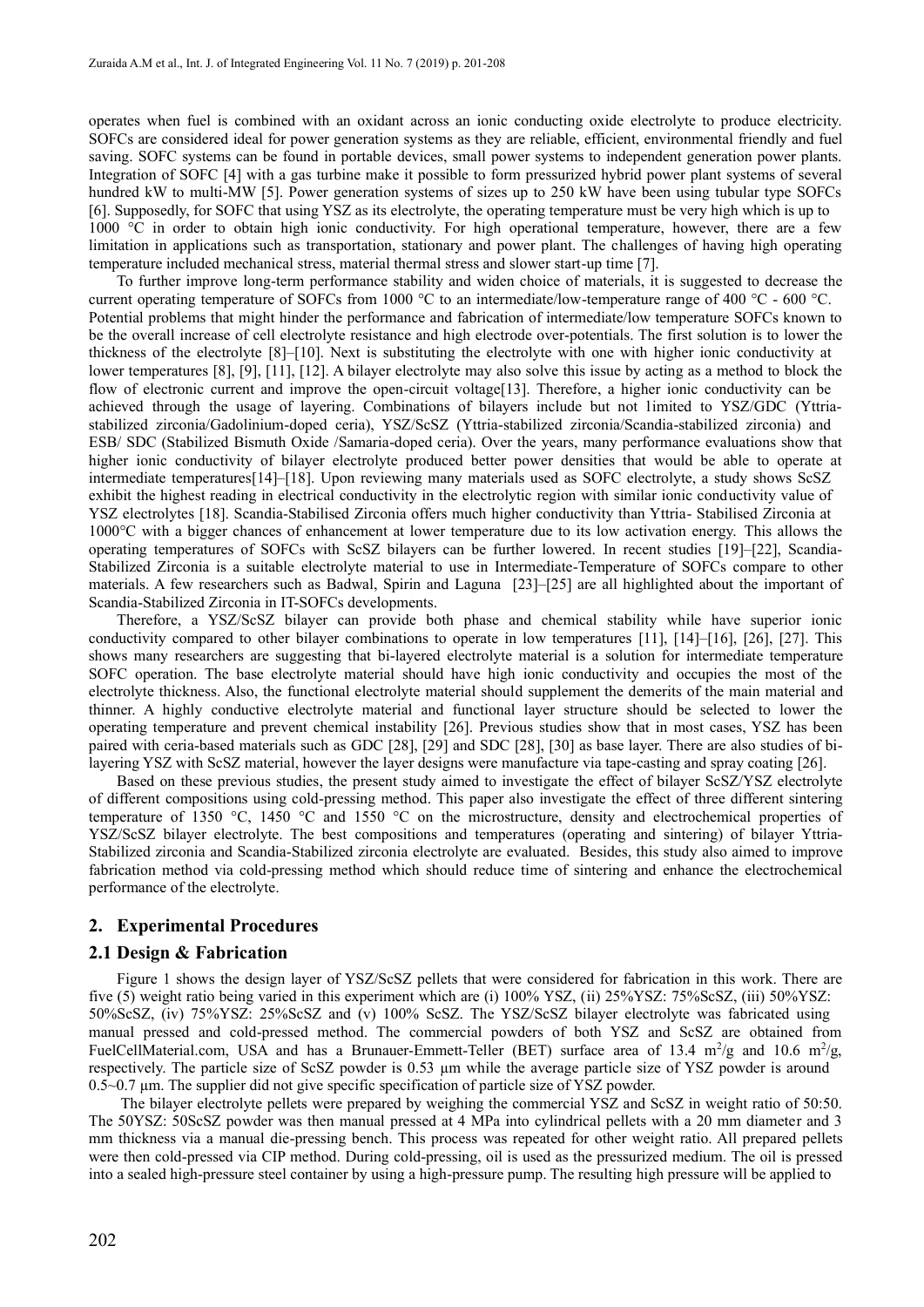the powders in the elastic mold isotropically at the same time. Since friction from powder/powder, powders/mold wall is small enough, a dense, crack free and well-bonded YSZ-ScSZ bilayer will be produced. All pellets were sintered respectively at 1350 °C, 1450 °C and 1550 °C for 2 hours.



**Figure 1 - Design of bi-layer electrolyte for the case of 50 YSZ and 50 ScSZ.**

#### **2.2 Characterization**

The density of the pellets was determined via the Archimedes' Principle using deionized water at room temperature. Archimedes' Principle were used to determine the density of porous ceramic materials. An analytical balance was used in this work. The density of the pellets was calculated as per Equation 2-1:

$$
\rho = \frac{M}{M - Mw} x \, \rho w \tag{2-1}
$$

Where  $\rho$  is the density of pellet, *M* is the weight of the pellet in air (dry), *Mw* is the weight of pellet immersed in distilled water and *ρw* is the density of water taken as 0.99677 g/cm<sup>3</sup>. The relative density was then calculated through dividing the determined density by calculated theoretical density of both Yttria-Stabilised Zirconia ceramics (6.01 g/cm3) and Scandia-Stabilised Zirconia (5.89 g/cm<sup>3</sup>). For the bilayer density calculation, the Equation 2-2 is referred:

$$
\rho b = \frac{Mysz + Mscsz}{Vtotal} \tag{2-2}
$$

Where *ρb* is the density of bilayer, *Mysz* is the weight of the YSZ pellets composition in weight ratio percentage, *Mscsz* is the weight of the ScSZ pellets composition in weight ratio percentage. *Vtotal* is as per Equation 2-3:

$$
V\text{total} = V\text{ysz} + V\text{scsz} \tag{2-3}
$$

where *Vtotal* is total volume of bilayer, *Vysz* is volume value of YSZ and *Vscsz* is volume value of ScSZ. The samples then were studied under Scanning Electron Microscopy (SEM) to examine the microstructure and particle size. The conductivities of the pellets were measured from 800°C-500°C using electrochemical impedance spectroscopy (EIS). EIS was used in a two terminal setup and silver paste were applied to both sides of the sintered pellets. The pellets then heated up to 800 °C for 1 hour in order for the silver paste to dry. The purpose of the silver electrode area were to determine the final conductivity. With a flow of compressed air at 100 ml/min, testing operating temperature were measured from 800 °C-500 °C with 50 °C intervals. A frequency response analyzer Autolab was used to help at present measuring the ionic conductivity.

#### **3. Result and Discussion**

#### **3.1 Density Test of Pellets**

Table 1 presents the result of the relative density measurement. Based on the calculated data, it all produced pellets are dense and well-bonded with relative density of 95-97%. This value are comparable with the values reported in the literature [31]. According to previous reports [32], [33], this value of relative density is acceptable for porous ceramic electrolyte. This proved that the cold-pressed method is suitable in fabricating ceramic bi-layer electrolyte materials.

#### **3.2 Electrochemical Impedance Spectroscopy (EIS) Analysis**

The effect of sintering temperature and bilayer compositions on the ionic conductivity of the bilayer electrolyte pellets was measured via EIS. Arrhenius' Law was used to interpret the ionic conductivity data and plots natural logarithm of the conductivity values against the inverse of temperature in degree Kelvin. The Arrhenius Equation 3-1 used are as follows: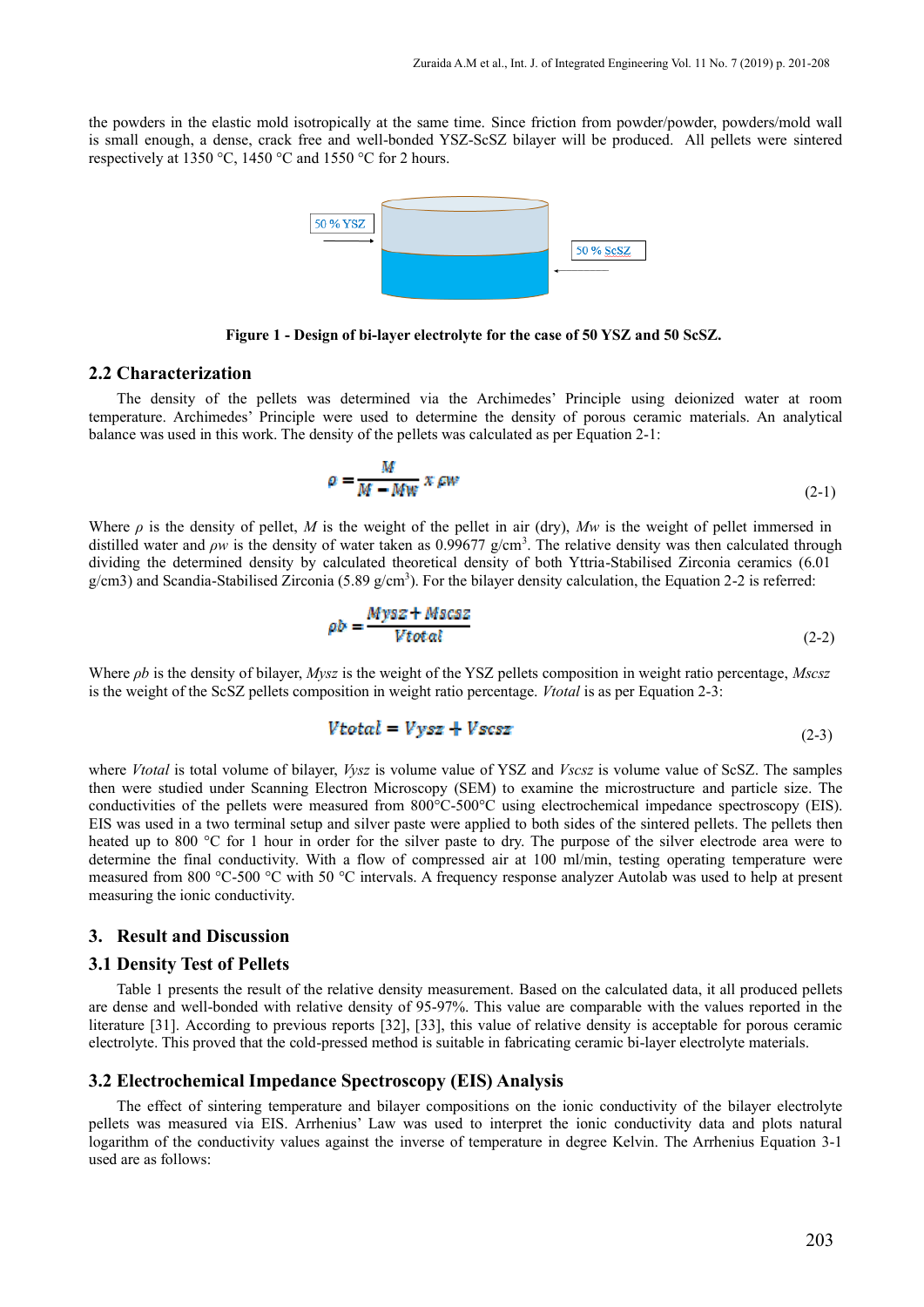$$
\sigma T = A \exp(-E_a/kT) \tag{3-1}
$$

where, A is the pre-exponential factor,  $E_a$  is the activation energy (eV), *k* is the Boltzmann's constant ( $8.617 \times 10^{-5}$  eV/K), and T is the absolute temperature  $(K)$ .

**Table 1 - The relative density of the pellets based on sintering temperature and its bilayer composition.**

| <b>Sinterin</b><br>Temp<br>$({}^{\circ}C)$ | <b>100 YSZ</b> | 75YSZ/25ScSZ | <b>Bilayer</b><br>Composition<br>50YSZ/50ScSZ | 25YSZ/75ScSZ | 100 ScSZ |
|--------------------------------------------|----------------|--------------|-----------------------------------------------|--------------|----------|
| 1350                                       | 95%            | 96%          | 95%                                           | 95%          | 93%      |
| 1450                                       | 96%            | 96%          | 95%                                           | 95%          | 95%      |
| 1550                                       | 95%            | 95%          | 97%                                           | 96%          | 96%      |



**Figure 2 - Arrhenius plots under 1350 °C sintering temperature**



**Figure 3 - Arrhenius plots under 1450 °C sintering temperature**

Figure 2 shows that the pellets with 50YSZ: 50ScSZ ratio has the highest ionic conductivity after being subjected to sintering temperature of 1350°C. However, the ionic conductivity for this ratio of 50YSZ: 50ScSZ were the second highest after being subjected to sintering temperature of 1450°C and continue to drop to the third when being subjected to sintering temperature of 1550 °C. From this observation, we speculated that the presence of pores in this 50YSZ: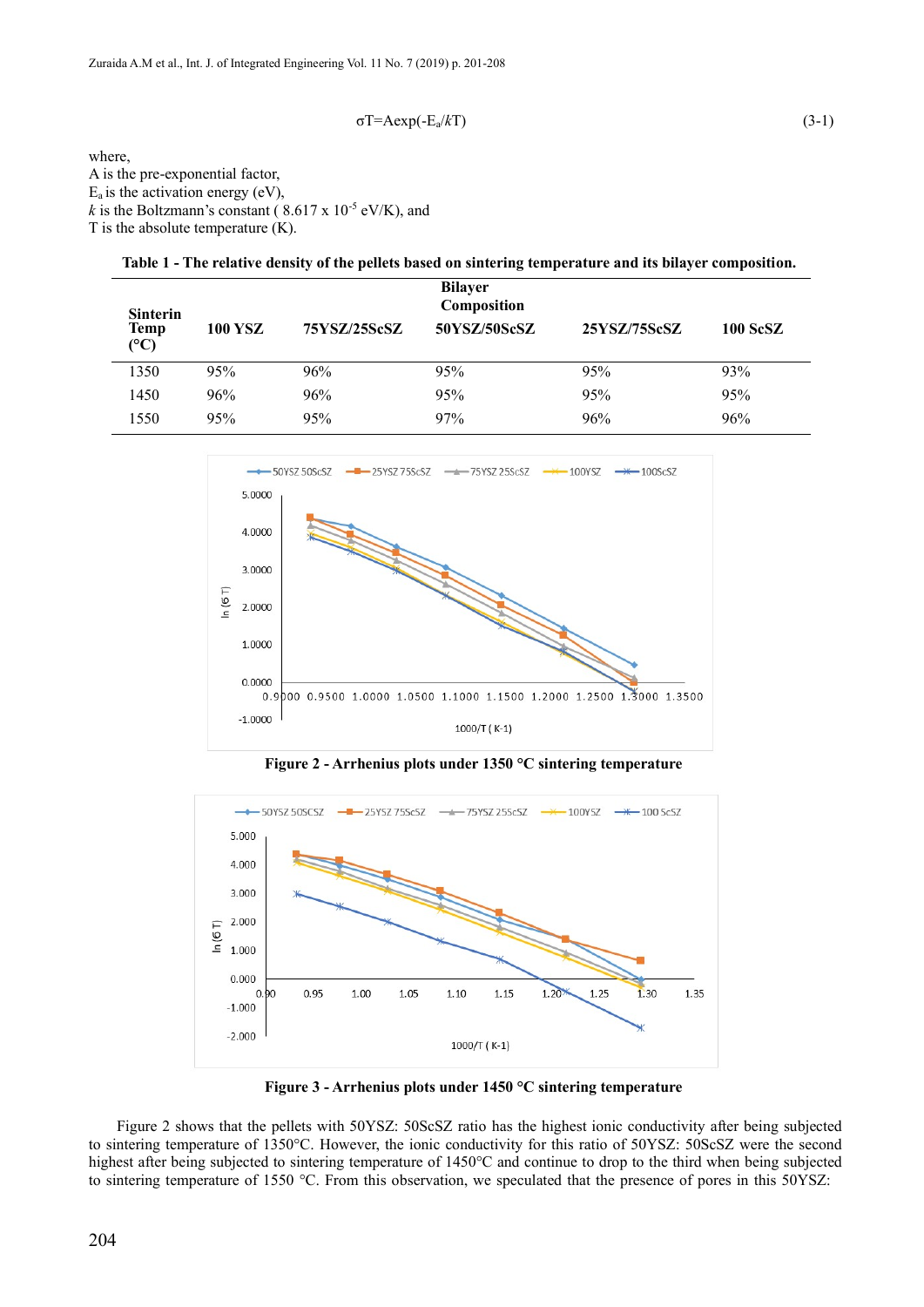50ScSZ pellet is the cause for the low ionic conductivity. There might be impurities formed during fabrication process that can cause formation of pores at the grain boundaries when subjected to high sintering temperature. Hence, it can be concluded that 50YSZ: 50ScSZ ratio is best performing at sintering temperature of 1350°C.



**Figure 4 - Arrhenius plots under 1550 °C sintering temperature.**

Figure 3 shows that the pellets with 25YSZ: 75ScSZ ratio has the highest ionic conductivity after being subjected to sintering temperature of 1450°C. On the other hand, Figure 4 shows that the pellets with 100ScSZ has the highest ionic conductivity after being subjected to sintering temperature of 1550°C. These behavior shows that pellets that contain more ScSZ dominated the high ionic conductivity trend line. Based on the Arrhenius plot shown in Figures 2-4 above, the pellet with 25%YSZ: 75%ScSZ composition has the most stable increasing ionic conductivity with rising temperature, while other compositions show mostly fluctuating result. This is probably due to its improved microstructure and density. The activation energy (Ea) was calculated from the slope of the Arrhenius plot and the result was found to be 0.81 eV which is in good agreement with other activation energy values for solid electrolyte previously reported [34], [35]. The surface view and cross sectional images of the pellet with 25%YSZ: 75%ScSZ composition sintered at different temperatures are shows in Figures 5-8.



**Figure 5 - Surface view of the pellets with 25%YSZ: 75%ScSZ composition sintered at (1350°C) in which (a) YSZ side and (b) ScSZ side.**

Figures 5-7 clearly show that with the increasing of sintering temperature which is from 1350 °C to 1550 °C, the porosity of the pellets are decreasing. In contrary, the grain size of the pellets are increases with sintering temperature. The results were further compared and verified by the relative densities of the sintered pellets. The relative densities were found to be 95%, 95% and 96% for 25%YSZ: 75%ScSZ pellets sintered at 1350 °C, 1450 °C and 1550 °C respectively.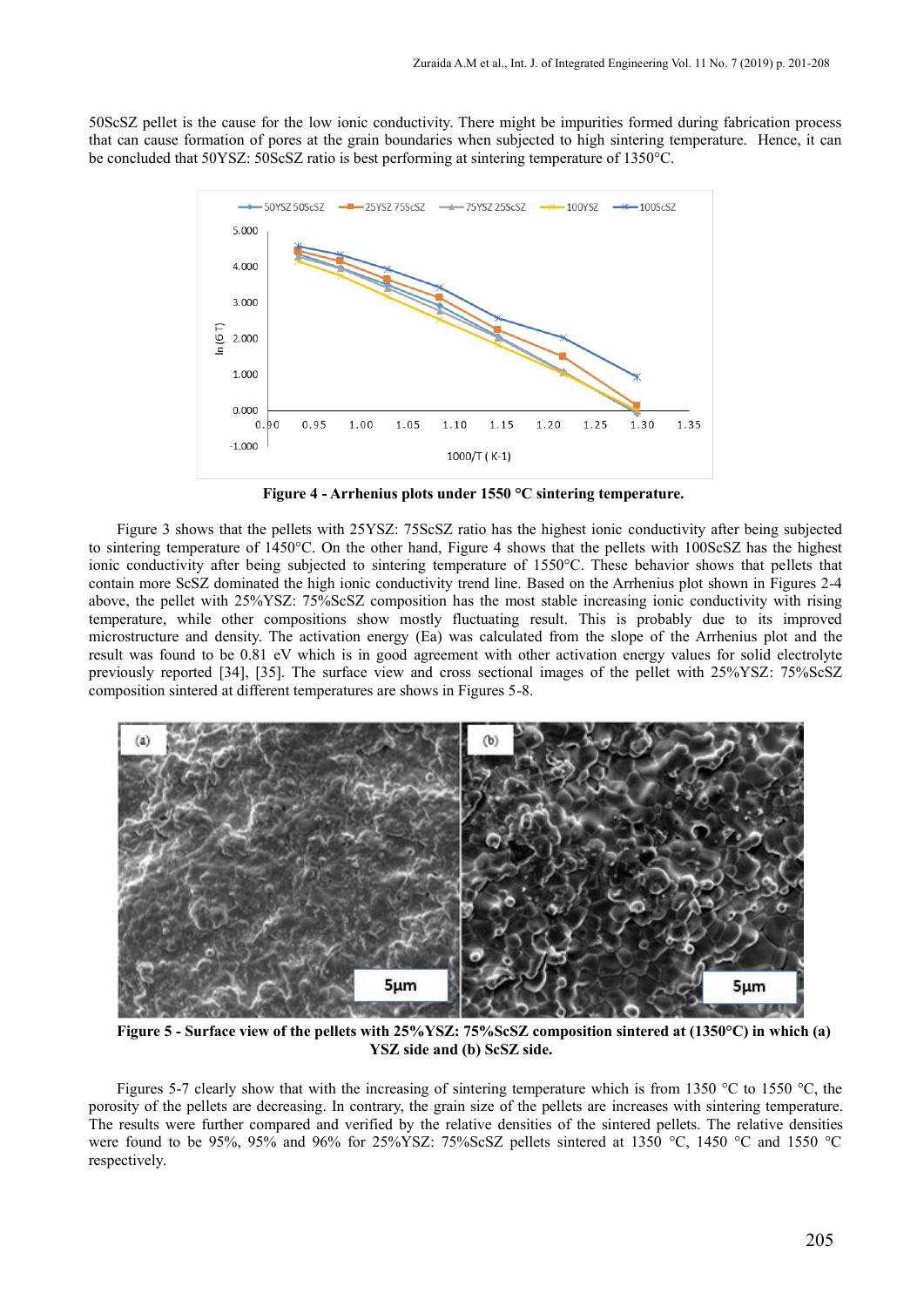The bi-layering of YSZ and ScSZ can be clearly seen at 3000x magnification as per shown in Figure 8(a). The layer then is further studied under high magnification for both sides. The pellets were compared with 100% YSZ and 100% ScSZ in order to see the change in microstructure and grain boundary for both materials, as per depicted in Figure 8 (b) and Figure 8 (c). As expected, both sides show different kind of microstructure and grain growth. It is confirmed that both materials are not doped or mixed together when fabricated via manual-pressed and cold-pressed method.



**Figure 6 - Surface view of the pellets with 25%YSZ: 75%ScSZ composition sintered at (1450°C) in which (c) YSZ side and (d) ScSZ side.**



**Figure 7 - Surface view of the pellets with 25%YSZ: 75%ScSZ composition sintered at (1550°C) in which (e) YSZ side and (f) ScSZ side.**

#### **4. Conclusion and Recommendations**

In this paper, an experimental study of bilayer YSZ/ScSZ electrolyte of five different weight ratio has been presented. The YSZ/ScSZ bilayer electrolyte were fabricated using manual-pressed and cold iso-static pressed method followed by sintering process at different temperature. Archimedes method were used to determine the density of the pellets. The electrochemical behaviour and conductivities of the samples were studied in the temperature range of 500°C-800°C using EIS. The ionic conductivity of each pellet with difference weight ratio was observed to investigate the optimum composition and sintering temperatures. The microstructure and grain boundaries of all samples has also been studied using SEM. It is found that, based on this study, the best composition for YSZ/ScSZ bilayer electrolyte is 25%YSZ: 75%ScSZ pellet sintered at 1450°C. Further studies on samples cubic phase and their influence on electrochemical results will be performed in the future. .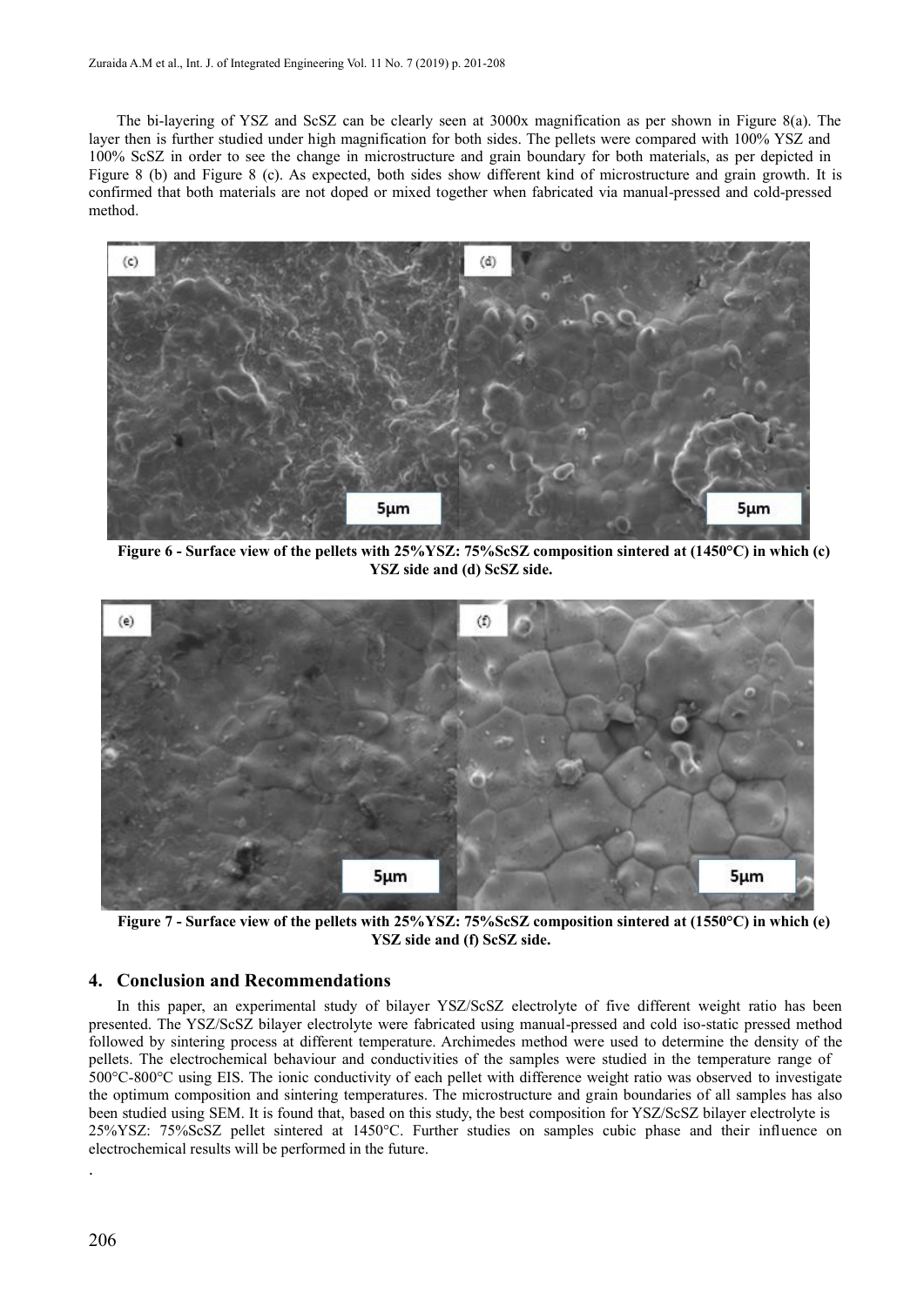### **Acknowledgement**

This paper is fully funded by TNB Seeding Fund under grant U-TV-RD-18-21.



**Figure 8 - Cross Sectional view of 25%YSZ: 75%ScSZ pellets sintered at (1450°C) in which (a) Cross section of the bilayer, (b) YSZ side and (c) ScSZ side**.

#### **References**

- [1] N. Shaari, "Recent advances in additive ‐ enhanced polymer electrolyte membrane properties in fuel cell applications : An overview," no. November 2018, 2019.
- [2] N. Shaari and S. K. Kamarudin, "Enhanced mechanical flexibility and performance of sodium alginate polymer electrolyte bio-membrane for application in direct methanol fuel cell," vol. 46666, no. M, pp. 1–13, 2018.
- [3] N. F. Raduwan, A. Muchtar, M. R. Somalu, A. Baharuddin, and M. A. Sa, "Challenges in Fabricating Solid Oxide Fuel Cell Stacks for Portable Applications : A Short Review," vol. 10, pp. 80–86, 2018.
- [4] N. Ashikin *et al.*, "A short review on the modeling of solid-oxide fuel cells by using computational fluid dynamics : assumptions and boundary conditions," vol. 10, pp. 87–92, 2018.
- [5] N. Q. Minh, "Solid oxide fuel cell technology Features and applications," *Solid State Ionics*, vol. 174, no. 1–4, pp. 271–277, 2004.
- [6] S. C. Singhal, "Solid oxide fuel cells for stationary, mobile, and military applications," *Solid State Ionics*, vol. 152–153, pp. 405–410, 2002.
- [7] C. Cho and K. Lee, "Processing Research solid oxide fuel cells," vol. 14, no. 1, pp. 59–64, 2013.
- [8] S. de Souza, "Thin-film solid oxide fuel cell with high performance at low-temperature," *Solid State Ionics*, vol. 98, no. 1–2, pp. 57–61, 1997.
- [9] J. P. P. Huijsmans, F. P. F. Van Berkel, and G. M. Christie, "Intermediate temperature SOFC A promise for the 21st century," *J. Power Sources*, vol. 71, no. 1–2, pp. 107–110, 1998.
- [10] J.-W. Kim, "Polarization Effects in Intermediate Temperature, Anode-Supported Solid Oxide Fuel Cells," *J. Electrochem. Soc.*, vol. 146, no. 1, p. 69, 1999.
- [11] R. Maric, S. Ohara, T. Fukui, H. Yoshida, and M. Nishimura, "'Solid Oxide Fuel Cells with Doped Lanthanum Gallate Electrolyte and LaSrCoO3 Cathode, and Ni-Samaria-Doped Ceria Cermet Anode,'" vol. 146, no. 6, pp. 2006–2010, 1999.
- [12] Y. Leng, S. Chan, S. Jiang, and K. Khor, "Low-temperature SOFC with thin film GDC electrolyte prepared in situ by solid-state reaction," *Solid State Ionics*, 2004.
- [13] S. H. Chan, X. J. Chen, and K. A. Khor, "A simple bilayer electrolyte model for solid oxide fuel cells," *Solid State Ionics*, vol. 158, no. 1–2, pp. 29–43, 2003.
- [14] A. Tsoga, A. Gupta, A. Naoumidis, and P. Nikolopoulos, "Gadolinia-doped ceria and yttria stabilized zirconia interfaces: Regarding their application for SOFC technology," *Acta Mater.*, vol. 48, no. 18–19, pp. 4709–4714, 2000.
- [15] H. Choi, G. Y. Cho, and S. W. Cha, "Fabrication and characterization of anode supported YSZ/GDC bilayer electrolyte SOFC using dry press process," *Int. J. Precis. Eng. Manuf. - Green Technol.*, vol. 1, no. 2, pp. 95– 99, 2014.
- [16] Q. L. Liu, S. H. Chan, C. J. Fu, and G. Pasciak, "Fabrication and characterization of large-size electrolyte/anode bilayer structures for low-temperature solid oxide fuel cell stack based on gadolinia-doped